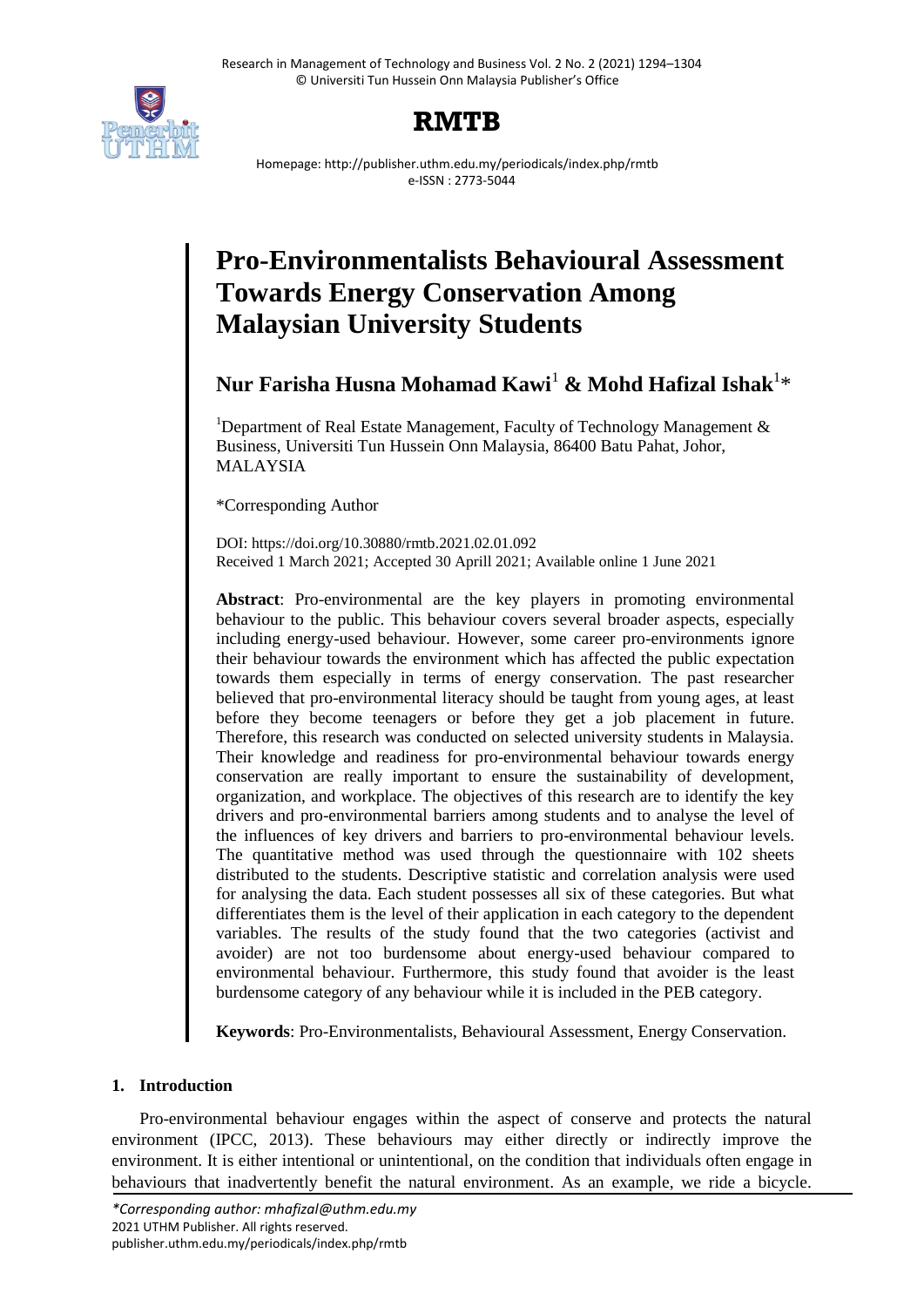Instead of having a healthy body, it also avoids the gas emissions produced when cars are driven (Gifford, 2014). Thanks to this broad definition of pro-environmental behaviour, actions that fit the definition range widely, from recycling and turning off lights to environmental activism (Gatersleben, 2012).

Changes in human behaviour are essential because efficiency is a key factor in ensuring quality behaviour (Midden, Kaiser, & McCalley, 2007). All changes in pro-environmental behaviour in physical and technical innovation will occur if the individual can accept and understand it well. Proenvironmental behaviour can also be influenced by internal factors such as environmental awareness, values and attitudes and external factors such as social norms, interactions with other individuals and financial constraints. Through this study, social norm factors were selected to achieve the objectives of the study. In theoretical preparation, the younger generation is at a higher risk of exposure to the environment or knowledge than adults. Environmental awareness needs to be applied from an early age so that they can practice love for the environment when entering the workforce.

Pro-environmental behaviour is referred to as behaviour to maintain the importance of environmental protection and protection and aims to protect the environment or a form of respect for a healthy environment (Krajhanzl, 2010; Anggereini, 2017). For example, increased awareness and concern for the environment may be due to advanced environmental knowledge, this may not be sufficient to encourage pro-environmental behaviour. It is said that not everyone sensitive and sensitive to environmental problems is also motivated to practice and behave in an environmentally friendly way (Krajhanzl, 2010). People may know what to do for the best possible environment, but that does not mean that they have the intention to do so.

Somerville (2011) reported that people including pro-environmental members in many countries do not have good information on climate change. Therefore, it is necessary to focus on public perceptions of climate science and environmental risks to find out what the current concept of climate change and global warming is, the reasons for the bad information happening and to find strategies to disseminate important information. In this problem, those who do not know are forgiven. Early awareness can be done to encourage them to imply environmental behaviour in daily tasks. This can be a big problem when pro-environments do not respond as they should. Pro-environmental ignorance causes environmental problems to become increasingly serious. Several research questions have been raised to find out what causes influence pro-environment to ignore environmental behaviour especially in the aspect of energy saving.

What does pro-environment do for energy saving? Based on a study by Clayton and Myers (2009), they finally proposed three broad categories of behaviours on energy saving: Curtailment, behavioural choices and technology choices. Each of these behaviours can be targeted for conservation efforts. Meanwhile, pro-environmental behaviour has been categorized by Stern (2000) with four classification categories as mentioned above. As research is conducted to assess the level of pro-environmental behaviour and environmental issues becoming more critical, research should be done among the younger generation to develop their awareness (Al-Naqbi & Alshannag, 2018).

Therefore, this research focuses on the assessment of the level of pro-environmental behaviour and the influence of environmental knowledge on pro-environmental behaviour among students. In the context of professional bodies, the study of pro-environmentalist levels is important for the improvement of their behaviour. Good behaviour ensures the continuous development of society. For students who have just graduated, these are additional skills observed by each company for employment that meets employment requirements. Therefore, to overcome the indifference of these environmental problems, community behaviour should contribute positively to the environment, one of which is by applying pro-environmental behaviour patterns (Hariyadi & Kurniawan, 2018) among students to creating early awareness.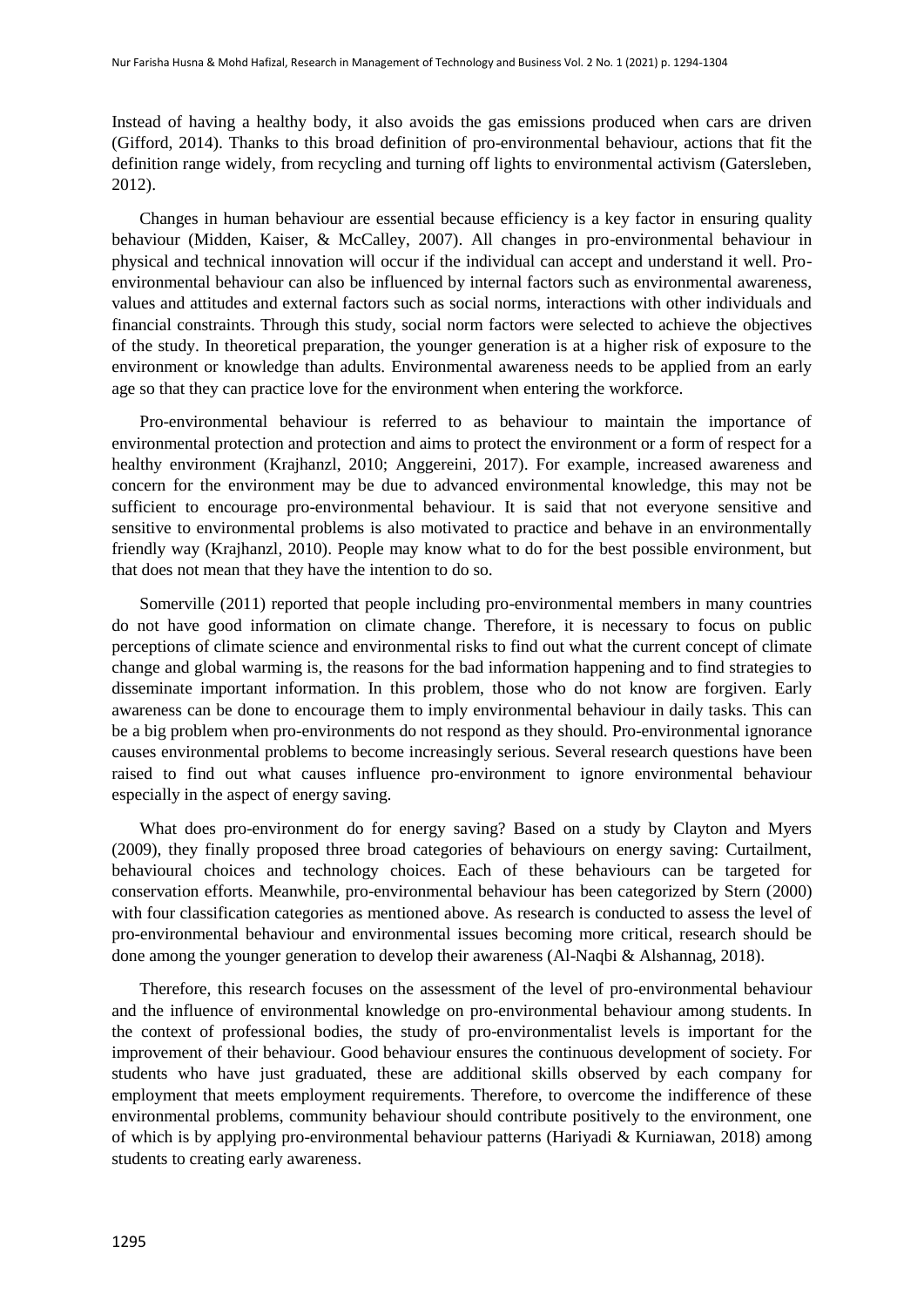#### **2. Literature Review**

Mesmer-Magnus *et al*. (2012) argued that pro-environmental behaviour has been defined as individual behaviour that contributes to environmental sustainability such as limiting energy consumption, avoiding waste, recycling, and environmental activism. This behaviour may be normal. However, it can help reduce the adverse effects on the environment. For example, by doing mass transit or participating in gatherings for environmental purposes. Some may be personal or private. Compost, for example, does not use air conditioning at home on hot days but takes other initiatives such as a fan or shower. The positive environmental behaviour that individuals engage in as part of their personal lives is a voluntary act rooted in their initiative. While the structure of society, such as having a public transportation system or recycling program in every city or place, can support or hinder pro-environmental behaviour, acting in a way that benefits from the environment eventually become its own.

According to Whitmarsh & O'Neill, (2010) they have shown that pro-environmental behaviour can be grouped or grouped in a way that reflects a common purpose between behaviours. For example, recycling, sorting, and purchasing products with fewer packaging can be combined as waste reduction behaviour. Analytical factors on self-reported behaviour and measures of behavioural intent indicate the existence of three factors: consumer or household behaviour, environmental citizenship behaviour (e.g. voting, writing letters to government officials), and policy support (Shove, 2011). One of the behaviours, activism, does not seem to influence any of the factors in the 1994 study and has been interpreted as a type of behaviour that is not dependent on the environment (Stern, 2000). As a result, the commonly used Stern (2000) classification system categorizes pro-environmental behaviour into four main categories; personal environmental environment, organizational environment, non-activist behaviour and environmental activism. Due to different behavioural categorization, related factors have been studied from different theoretical perspectives (Zorondo-Rodriguez *et al*, 2012). Besides, from the past research, there are varieties of environmental key driver and barrier have been collected since 1992-2010 that cause the behavioural changes. It consists of the organisation's market, external social environment, internal environment, regulation environment, and environmental concern/values.

Based on the study of Steg *et al*. (2012), there is a lot of empirical interest in pro-environmental behaviour i.e. behaviour performed by individuals who preserve and protect the natural environment. With pro-environmental behaviour, energy savings are deliberate actions to reduce energy consumption such as avoiding consumption, finding alternatives that require less energy, reducing reliance on cheaper and available resources, developing and using energy more efficiently using devices and processes (Hall and Hinman, 1983). The benefits of practising energy savings come in many forms. All of these include environmental benefits, economic benefits and social benefits. Viewed in terms of environmental benefits, better energy efficiency will slow down overall greenhouse gas production, prevent climate change and ensure a better and more comfortable environment. From an economic point of view, energy savings reduce energy bills, reduce the burden of companies paying unnecessary energy costs and slow down the country's movement to energy imported status. Social benefits include the sustainability of community development, the energy conflict that can be resolved between countries and the decline of nuclear proliferation and nuclear power plants. Having realized the importance of energy-saving and energy efficiency, it is very important to know the relevant methods to achieve the proper level. According to Wong (1997), there are two methods of saving energy - permanent change and technological operation. Fixed instrumentbased technology such as using motion sensor control lights and air seals. On the other hand, operational change is a behavioural approach that requires a change in human behaviour using motivation, awareness and skill development. These two methods are not the same and require different paths to achieve. Sila *et al*. (1983) argued that energy-saving activities can be divided into two types: technology and management. In general, conservation categories include behaviours aimed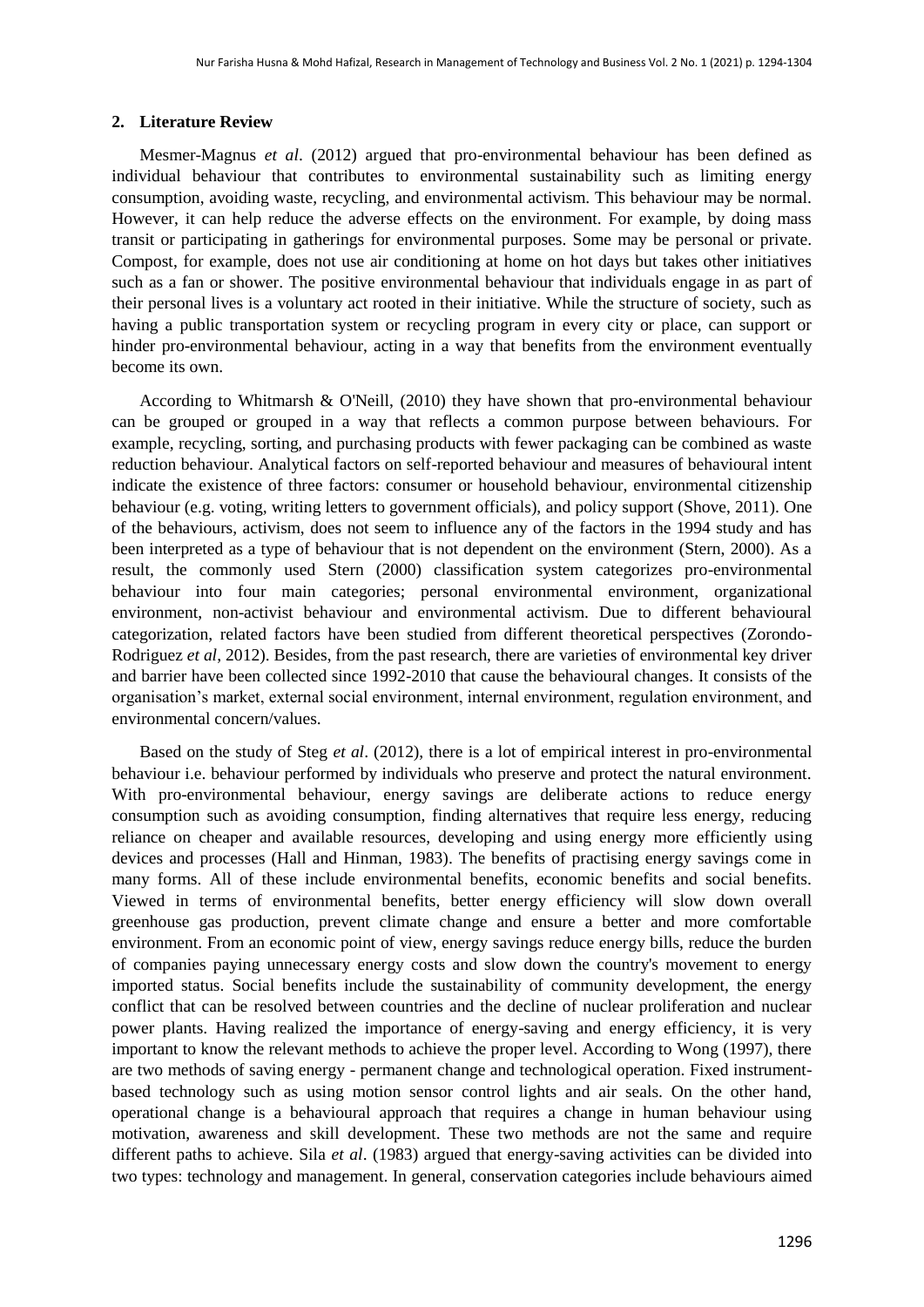at avoiding waste and conserving resources. That is, conservation by reducing consumption, whether reuse, recycling, and resource reuse is the behavioural content of this category.

As above mentioned categories, the energy conservation behaviour is overlapping with some of the pro-environmental behaviour. Clayton and Myers (2009) proposed three broad categories of behaviours: Curtailment, behaviour choices and technology choices. Each of these behaviours can be targeted for the conservational efforts (refer Figure 1).



**Figure 1: The overlapping of the conservation effort behaviour and pro-environmental behaviour (Clayton & Myers, 2009)**

Curtailment behaviour is based on the idea that consuming less and reducing the use of equipment and energy benefits the environment. For example, the community continues to use reduced purchasing power by purchasing only one need, reducing energy consumption, and reducing water consumption. Self-restraint requires a strong change of habit in generally comfortable people and is therefore often seen as a personal sacrifice. According to Macdonald & She (2015), the category of behavioural choices involving decisions no longer includes doing or not, but how to do it. In this category, the focus is on not eating less than something. For example, it focuses on doing things differently, with fewer environmental effects. By supporting such behaviour, the same level of comfort and well-being that people normally wear can be maintained or extended.

The difference is the way people strive to achieve that level of well-being and comfort. For example, the uses of public transport, recycling, reuse and purchase of organic products. These concepts overlap with reduction, as the use of public transport can also be classified in the reduction behaviour which we can certainly reduce fuel consumption. Most behaviours cannot be properly classified into one category of behaviour. Finally, the technology selection category involves the purchase or use of technological innovations (such as hybrid cars, energy-efficient light bulbs and low current showers) that result in a reduction in human impact on the environment.

In conclusion, most behaviours cannot be categorized into a single category simply because they are interrelated. Each category only follows conceptual frameworks and theoretical frameworks to determine and analyse the degree of behaviour change tendency for a pro-environment. Some many interventions/strategies can be applied to encourage environmental behaviour between proenvironment and non-environmentalists.

#### **3. Research Methodology**

Two main stages of methodology are highlighted in this paper. The first stage was data collection for the study and focus on achieving the first research objectives - identifying the key drivers and barriers of pro-environmental among students. The second stage focused on analysing the level of the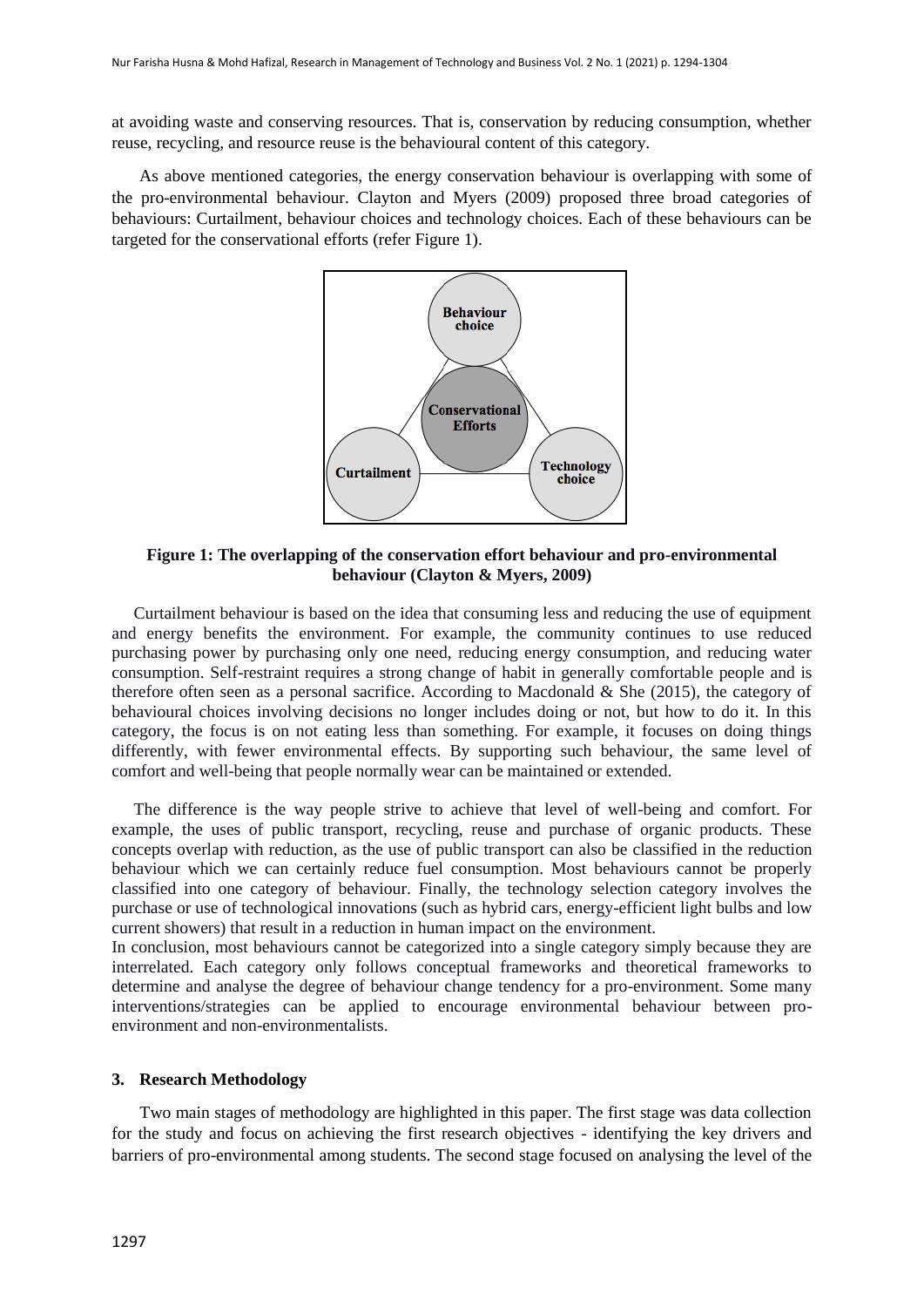influences of key drivers and barriers to the level of pro-environmental behaviour. Overview of the research methodology in Table 1.

During stage one, the data were collected through a survey involved 102 universities student. Questionnaires were used to elicit information regarding their pro-environmental behaviour. The questionnaires are divided into 3 parts, part A is details of the respondents, part B is question-related to objective 1 and part C is a question related to objective 2. Part B is to identify the key drivers and barriers of pro-environmental among students. Six variables were tested namely activist, avoider, green consumer, green passenger, recycler and utility saver. Descriptive statistic through frequency analysis was used for analysing the data.

Stage two focuses on analysing the level of the influences of key drivers and barriers to the level of pro-environmental behaviour. Gathered data in part B were analysed together with the data in part C (Energy – used behaviour and Environmental Behaviour). Correlation analysis was used to determine the level of influence.

| <b>Objectives</b>                                                                                                                                                                                                                      | <b>Method</b>                                                                                                                                                                                  | <b>Variables</b>                                                                                                                                                                            | <b>Tools</b>                                           | <b>Expected Outcomes</b>                                                                                                                                                                      |
|----------------------------------------------------------------------------------------------------------------------------------------------------------------------------------------------------------------------------------------|------------------------------------------------------------------------------------------------------------------------------------------------------------------------------------------------|---------------------------------------------------------------------------------------------------------------------------------------------------------------------------------------------|--------------------------------------------------------|-----------------------------------------------------------------------------------------------------------------------------------------------------------------------------------------------|
| 1) To identify the key<br>drivers and barriers<br>of pro-<br>environmental<br>among students.<br>2) To analyse the level<br>of the influences of<br>key drivers and<br>barriers to the level<br>of pro-<br>environmental<br>behaviour. | Method:<br>-Quantitative<br>-102 replied<br>questionnaires<br>from $300$<br>distributed<br>email to the<br>universities<br>students by<br>using Google<br>form (1 month<br>data<br>collection) | Dependent<br>variables<br>-Energy-used<br>behaviour<br>-Environmental<br>behaviour<br>Independent<br>variables<br>-Activist<br>-Avoider<br>-Green Consumer<br>-Green Passenger<br>-Recycler | Descriptive<br>statistic &<br>correlation<br>analysis. | -Enable to identify<br>the student's level<br>based on their<br>responses in<br>questionnaires.<br>-Enable to correlate<br>the student's<br>behaviour with their<br>behavioural<br>knowledge. |
|                                                                                                                                                                                                                                        |                                                                                                                                                                                                | -Utility Saver                                                                                                                                                                              |                                                        |                                                                                                                                                                                               |

#### **Table 1: Research methodology overview**

#### **4. Results and Discussion**

A total of 102 respondents are committed to answer the questionnaire. There are 17 males and 85 females with different educational backgrounds from different universities in Malaysia.

#### *(a) Key Drivers and Barriers of Pro-Environmental*

Table 2 shows the average student agreement and the percentage of students who are committed in every category of pro-environmental behaviour. There are different numbers of students who are interested in every category. It shows that the categories are key drivers and barriers to proenvironmentalist as they must have their passion for such things. It also shows that most of them know all pro-environmental behaviour categories.

| Categories | Respondents |          |          | % of student agree |
|------------|-------------|----------|----------|--------------------|
|            | Agree       | Not sure | Disagree |                    |
| Activist   |             |          |          | 65.                |
| Avoider    |             |          |          | 79.4               |

#### **Table 2: Average summary of respondent responses**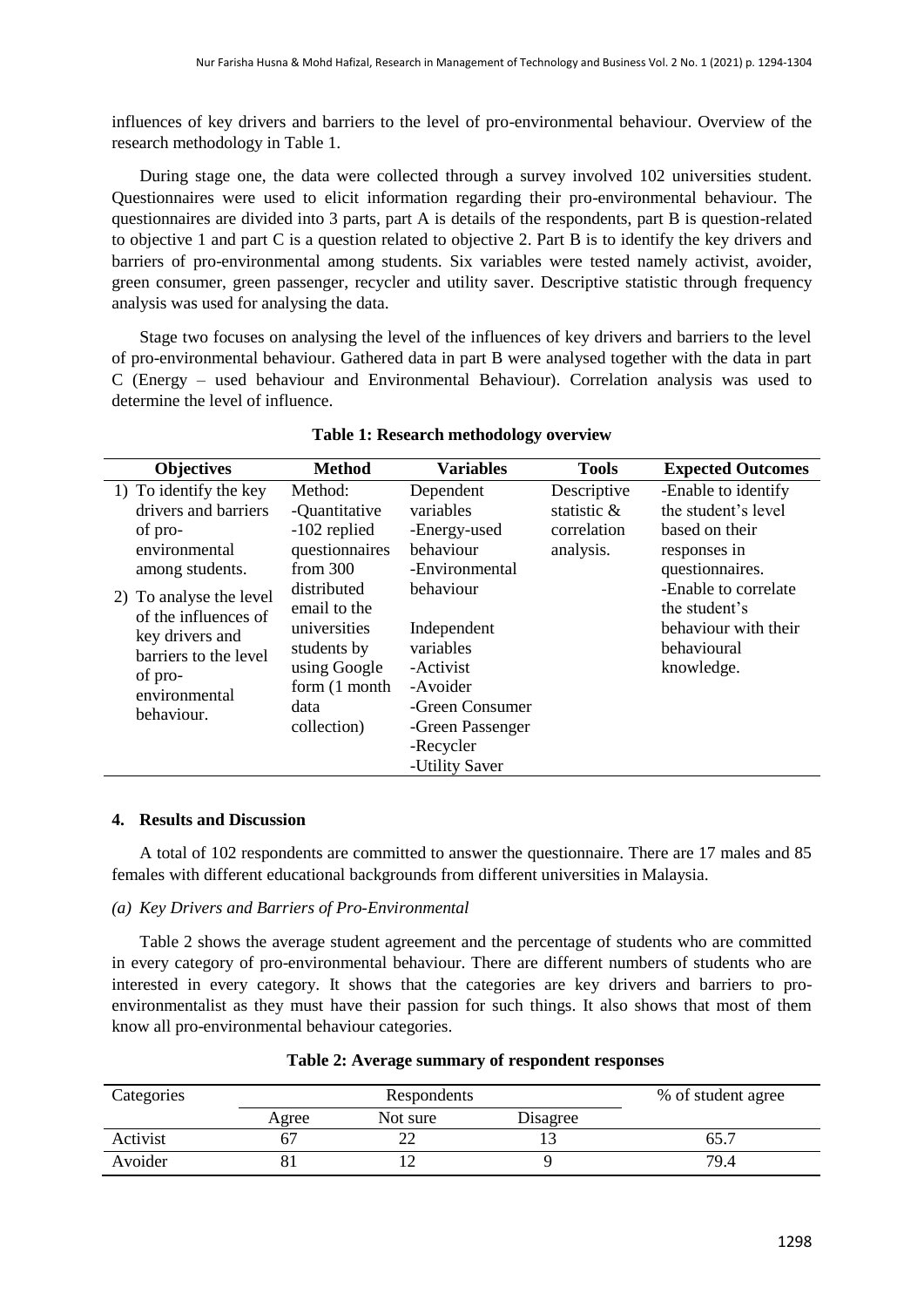| Green Consumer       |  |    | 70.6   |
|----------------------|--|----|--------|
| Green Passenger      |  |    | 81.4   |
| Recycler             |  |    | 60.8   |
| <b>Utility Saver</b> |  | ΙU | $\sim$ |

#### *(b) Influences of Key Drivers and Barriers to the Level of Pro-Environmental Behaviour*

Student application in daily life is very important to ensure their true behaviour in the environment because, from the analysis in Part B, researchers realized the students know the environmental and energy-used behaviour. Figure 4.2a below shows the results of student application on environmental behaviour. There are a total of 16 students who are actively participating in environmental awareness programs and 5 students had never joined a program before. Meanwhile, 61and 19 students voted sometimes and rarely. For organizing an awareness program, 15 students are involved in organizing the program. 29 students voted as sometimes in the middle of active and passive. The rest are rarely or even never organizing a program before. For situation 3, students are asked if they have advised their friends about the pro-environmental attitude. Around 33 students actively advised their friends and 23 students passively advised their friends. For situation 4 it can be concluded that 78 students have never thrown away the waste everywhere. Meanwhile, 14 irresponsible students that throw away the waste everywhere which need some disciplinary action. For situation 5, 54 students which are the majority voted sometimes for using plastics or straws. For situation 6, 70 students are using a bicycle or walking to nearby places. For situation 7, around 81 students use public transport rather than their transportation. For situation 8, 65 students are frequently sharing a car or carpooling with their friends to go to someplace. For situation 9, 82 students are willing to dispose of the garbage according to the 3R category. For situation 10, 76 students are creatively re-innovated the goods- tins, bottles and glasses.



**Figure 2: Students application on environmental behaviour**

Figure 3 shows the results of student application on energy-used behaviour. For situation 1; 67 students frequently use standby mode when not using the computer or having breaks. Meanwhile, the rest students (34 students) are rarely or never use this method. For situation 2; around 42 students are often dimmer to reduce the amount of energy used. It shows that above 50% of the students rarely or never use/install the dimmer at their home. For situation 3; most of the students (90 students) cleared the heavy curtain from windows for natural light. For situation 4; 74 students replaced their regular lights with compact fluorescent lights. Meanwhile, the others are not. For situation 5; near to 100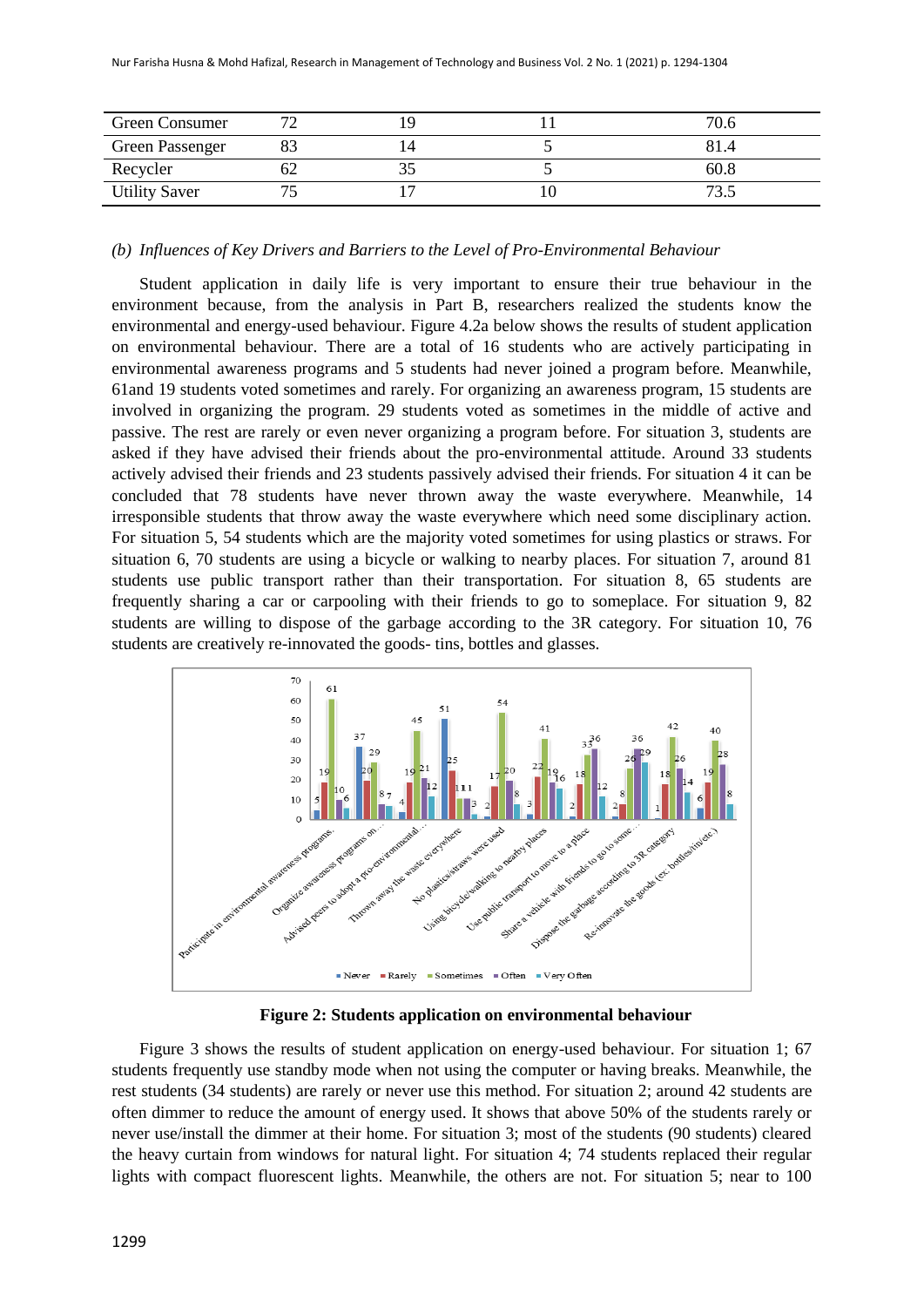which are 95 students are using electrical appliances with the SIRIM logo and the same goes for situation 6 where 89 students are using low flow taps, showers and commodities to reduce electrical waste at home.



**Figure 3: Students application on energy-used behaviour**

Pearson's Correlation shows the strength of the reliable relationship between variables. The positive value creates a positive correlation between variables. The stronger the correlation between the variables because the value is near to zero but to ensure the effective correlation must have a pvalue less than 0.05. It shows the statistically significant value and shows the evidence that existed in the variable's strength. In this research, energy-used and environmental behaviour are dependent variables. Meanwhile, activist, avoider, green consumer, green passenger, recycler and utility saver are independent variables. Pearson's correlation of energy-used and environmental behaviour is 1 which is perfectly a strong correlation. Pearson's correlation between the independent and dependent variables also shows the correlation strength (refer Table 3).

 Energy-used behaviour, activist and avoider show the strength to each other as their Pearson' correlation values are 0.139 and 0.188 which are positive correlations. But both categories do show the statistical significance between the variables as the p-value is greater than 0.05 ( $p= 0.163$  and p=0.59). This shows that no evidence could tell the correlation strength between the variables. Meanwhile, green consumer, green passenger, recycler and utility saver shows a statistical significance as the p-value is less than 0.05. Green consumer shows a significant value at 0.002, green passenger shows a significant value at 0.007, recycler shows a significant value at 0.006 and utility saver shows a significant value at 0.002. All of these four categories show that there is evidence of correlation strength as the p-value is significant at 0.01 between energy used behaviour.

 For the next dependent variable- Environmental behaviour, avoiders do not have a significant p-value as it is greater than 0.05 (p=0.433). It shows that there is no evidence for the correlation strength between dependent variables. Meanwhile, the other categories show the correlation strength between the dependent variables. Green passenger ( $p=0.022$ ) and utility saver ( $p=0.019$ ) show a significant value less than 0.05. Recycler and green customers show a significant value of less than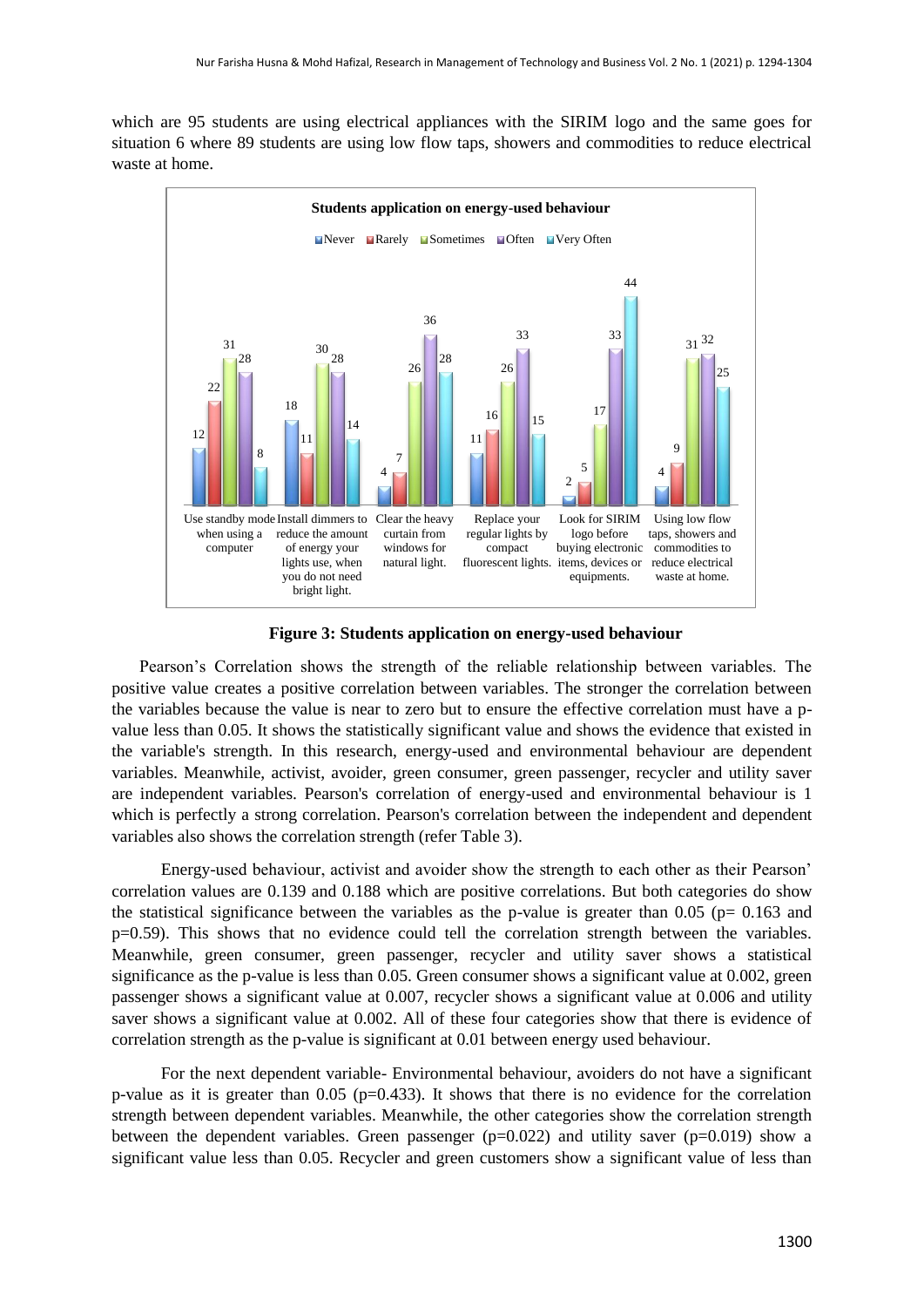0.01. All of these five categories show that there is evidence of correlation strength between environmental behaviour.

 From this test, it can be concluded that most of these categories are more familiar with environmental behaviour except for the avoidant categories as it does not correlate. In comparison to energy-used behaviour, only four categories are used to these behaviours and 2 more categories, activist and avoider, do not have any correlation between the energy-used behaviour. This shows that the categories of pro-environmental behaviour cause the ignorance of pro-environmentalist towards energy conservation.

| <b>Item</b>                  | <b>Variables</b>     | <b>Pearson</b><br><b>Correlation</b> | $p$ -value |
|------------------------------|----------------------|--------------------------------------|------------|
|                              | Activist             | .139                                 | .163       |
|                              | Avoider              | .188                                 | .059       |
|                              | Green Consumer       | $.301**$                             | .002       |
| <b>Energy-used Behaviour</b> | Green Passenger      | $.265***$                            | .007       |
|                              | Recycler             | $.270**$                             | .006       |
|                              | <b>Utility Saver</b> | $.297**$                             | .002       |
|                              | Activist             | $.243*$                              | .014       |
|                              | Avoider              | .079                                 | .433       |
| Environmental Behaviour      | Green Consumer       | $.312**$                             | .001       |
|                              | Green Passenger      | $.226*$                              | .022       |
|                              | Recycler             | $.310**$                             | .002       |
|                              | <b>Utility Saver</b> | $.232*$                              | .019       |

#### **Table 3: Correlation test between variables**

#### **5. Conclusion**

The issue of neglecting the pro-environmental nature is a question mark as to why this can happen. Therefore, this study aims to examine what factors cause this issue to occur. Based on the results of the study, it turns out that each category of pro-environmental behaviour influences the behaviour of pro-environmentalists. This is evidenced by the fact that each individual has an advantage that tends to their own beliefs or principles. For example, categories for green passengers are more likely to be green consumers rather than utility savers. Therefore, these six categories further reinforce that it is the key driver and barrier to the pro-environmentalists themselves. Through this study, the level of pro-environmentalists can also be identified by making a correlation test between the variables. It was found that the respondents were mostly in intermediate and advanced levels for environmental behaviour. Meanwhile, most of the respondents were not very familiar with energyused behaviour. It clearly shows the differences while the test conducted. Each student possesses all six of these categories. But what differentiates them is the level of their application in each category to the dependent variables. The results of the study found that the two categories, activist and avoider, are not too burdensome about energy-used behaviour compared to environmental behaviour. Moreover, this study found that avoider is the least burdensome category of any behaviour while it is included in the PEB category. This raises the question of why these 'avoiders' show the least concern or application for energy-used and environmental behaviour while it belongs to the proenvironmentalist characteristics as discussed by Ghazali (2019) and Cleveland *et al*. (2012). Therefore, next researchers need to conduct experiments on energy-used behaviour for future studies especially on the avoider category because however, this category is very important to ensure environmental sustainability, development, and others.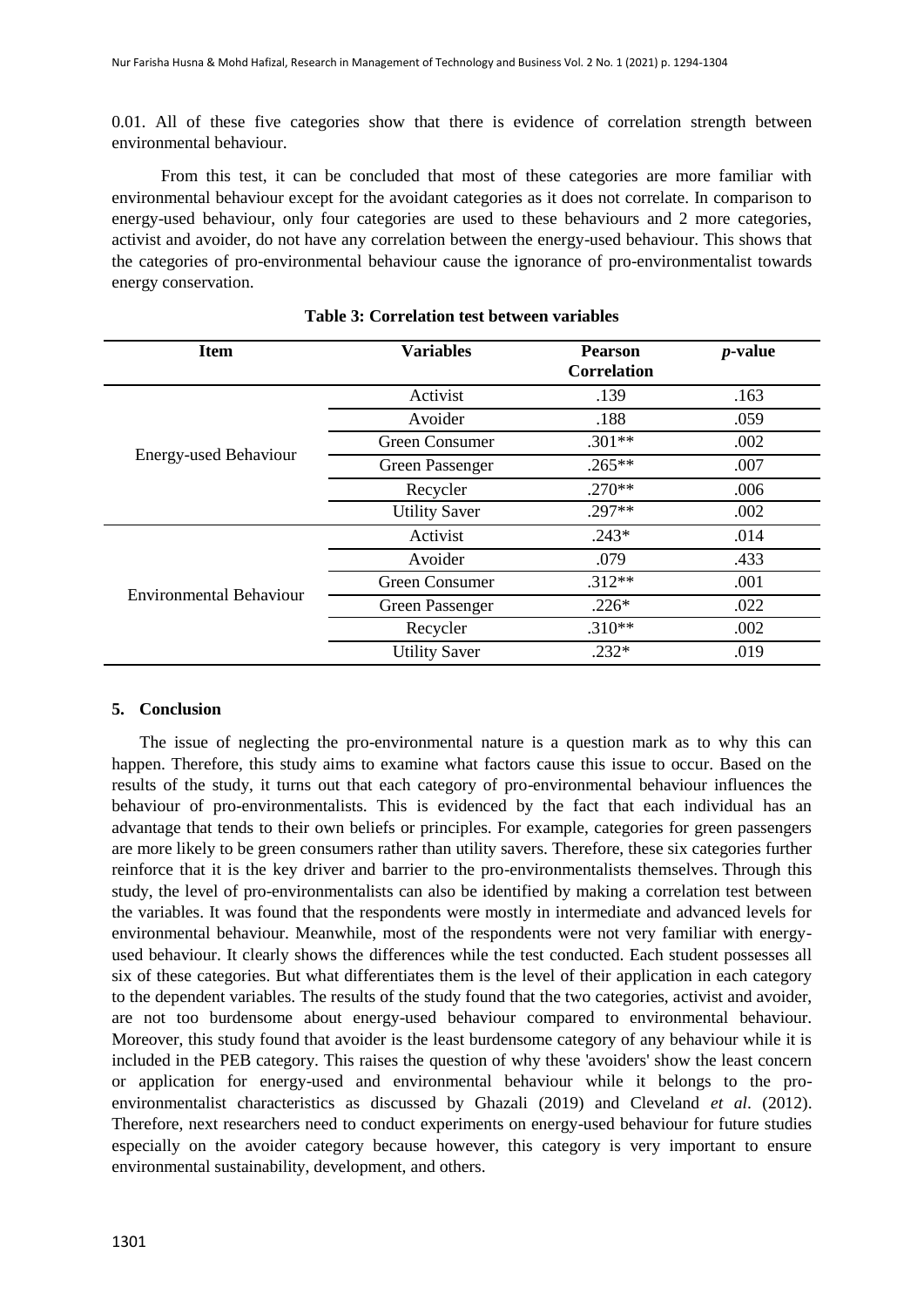#### **Acknowledgement**

The authors would like to thank the Faculty of Technology Management andBusiness, Universiti Tun Hussein Onn Malaysia for its support.

#### **References**

- Intergovernmental Panel on Climate Change, IPCC (2013), https://www.ipcc.ch/2013/01/30/ipcc-publishes-fullreport-climate-change-2013-the-physical-science-basis/
- Gifford, R., & Nilsson, A. (2014). Personal and social factors that influence pro-environmental concern and behaviour: A review. *International Journal of Psychology*, n/a.
- Gatersleben, B., Murtagh, N., & Abrahamse, W. (2012). Values, identity and pro-environmental behaviour. *Contemporary Social Science*, *9*(4), 374–392.
- Macdonald, E.F.; She, J. (2015) Seven cognitive concepts for successful eco-design. J. Clean. Prod., 92, 23–36.
- Lavelle, M.J.; Rau, H.; Fahy, F. (2015). Different shades of green? Unpacking habitual and occasional proenvironmental behavior. *Glob. Environ. Chang*., 35, 368–378.
- Geng, L.; Xu, J.; Ye, L.; Zhou, W.; Zhou, K. (2015). Connections with nature and environmental behaviors*. PLoS ONE*, 10, 1–11. Jansson, J.; Marell, A.; Nordlund, A. (2010). Green consumer behavior: Determinants of curtailment and eco-innovation adoption*. J. Consum. Mark*., 27, 358–370.
- Han, H.; Hwang, J.; Lee, M.J. (2017). The value–belief–emotion–norm model: Investigating customers' ecofriendly behavior. *J. Travel Tour. Mark*., 34, 590–607.
- Choi, H.; Jang, J.; Kandampully, J. (2015). Application of the extended VBN theory to understand consumers' decisions about green hotels. *Int. J. Hosp. Manag*., 51, 87–95.
- Lavelle, M.J.; Rau, H.; Fahy, F. (2015). Different shades of green? Unpacking habitual and occasional proenvironmental behavior*. Glob. Environ. Chang*., 35, 368–378.
- Jansson, J.; Marell, A.; Nordlund, A. (2011). Exploring consumer adoption of a high involvement ecoinnovation using value-belief-norm theory*. J. Consum. Behav*., 10, 51–60.
- Choi, H.; Jang, J.; Kandampully, J. (2015). Application of the extended VBN theory to understand consumers' decisions about green hotels. *Int. J. Hosp. Manag*., 51, 87–95.
- Han, H.; Hwang, J. (2015) Norm-based loyalty model (NLM): Investigating delegates' loyalty formation for environmentally responsible conventions*. Int. J. Hosp. Manag*., 46, 1–14.
- Parks-Leduc, L.; Feldman, G.; Bardi, A. (2015). Personality Traits and Personal Values: A Meta-Analysis. *Personal. Soc. Psychol*. Rev., 19, 3–29.
- Sánchez, M.; López-Mosquera, N.; Lera-López, F.; Faulin, J. (2018). An Extended Planned Behavior Model to Explain the Willingness to Pay to Reduce Noise Pollution in Road Transportation*. J. Clean. Prod*., 177, 144–154.
- Han, H. (2015). Travelers' pro-environmental behavior in a green lodging context: Converging value-beliefnorm theory and the theory of planned behavior. Tour. Manag., 47, 164–177.
- Steinhorst, J.; Klöckner, C.A.; Matthies, E. (2015). Saving electricity For the money or the environment? Risks of limiting pro-environmental spillover when using monetary framing. J. Environ. Psychol., 43, 125– 135.
- Khare, A. (2015) Antecedents to green buying behaviour: a study on consumers in an emerging economy. Mark. Intell. Plan., 33, 309–329.
- Jurgen, S., Michael, B., Hans, G. B., Peter, M. L. & Janpeter, S. (2012) Climate Change, Human Security and Violent Conflict: Challenges for Societal. Hexagon Series on Human and Environmental security and Peace. Springer Science & Business Media., 8, 624-625.
- Paço, A.; Lavrador, T. (2017) Environmental knowledge and attitudes and behaviours towards energy consumption. *J. Environ. Manag.*, *197*, 384–392.
- Kukkonen, J.E.; Kärkkäinen, S.; Dillon, P.; Keinonen, T. (2013). The Effects of Scaffolded Simulation-Based Inquiry Learning on Fifth Graders' Representations of the Greenhouse Effect. IJSE, 36, 406–424.
- Shove, E. (2011). Materials from How Social Science Can Help Climate Change Policy: An Extraordinary Lecture and Accompanying Exhibition of Ideas Held at the M.J. Lavelle *et al*. / Global Environmental Change 35 (2015) 368–378 377 British Library January 17, 2011. http://www.lancs.ac.uk/staff/shove/exhibits/ finalcards.pdf.
- Inskeep, B. D., & attari, S. Z. (2014). The water short list: The most effective actions U.S. house-holds can take to curb water use. *Environment: Science and Policy for Sustainability Development, 56*(4), 4-15.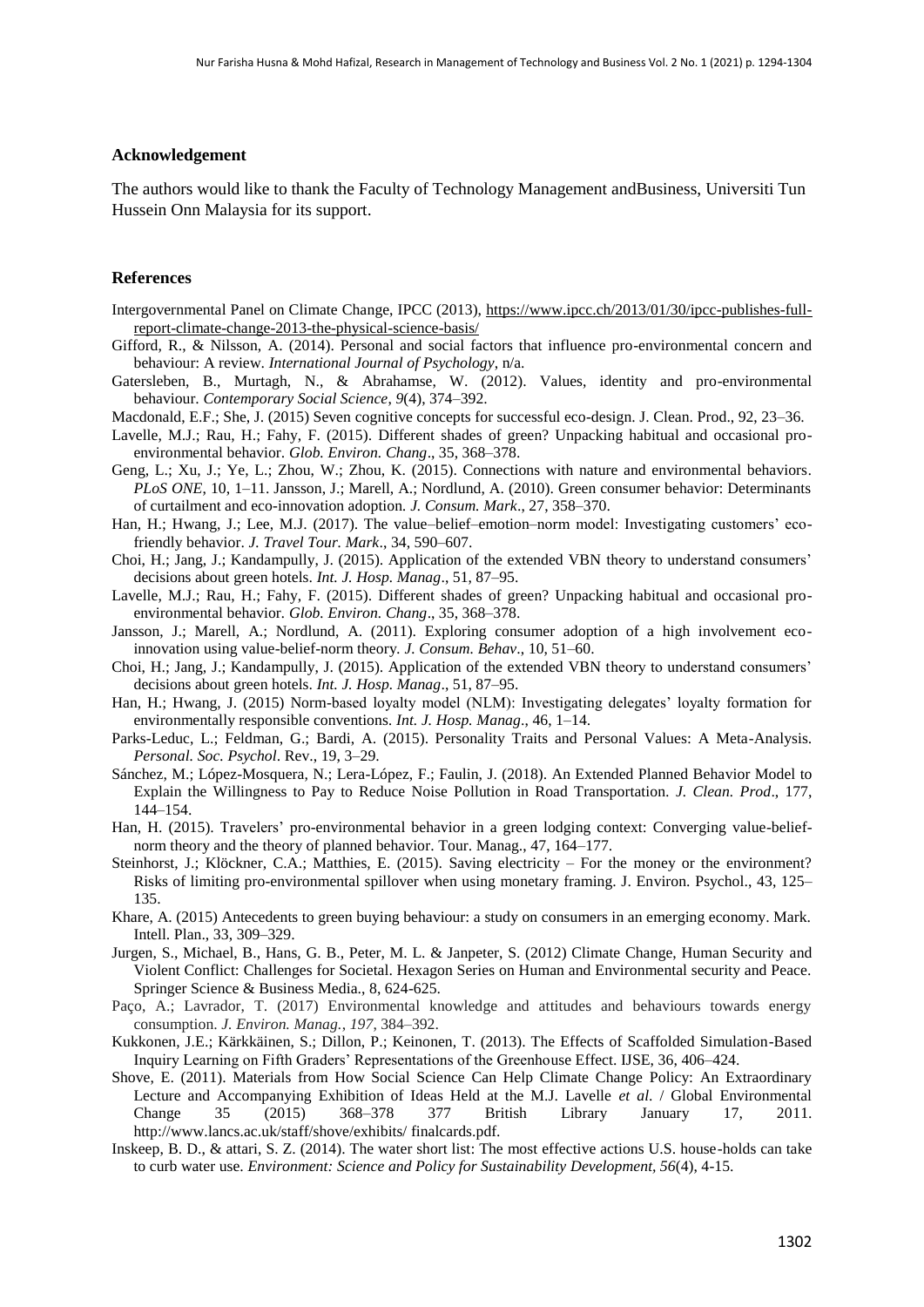- Polonsky, M.J.; Vocino, A.; Grau, S.L.; Garma, R.; Ferdous, A.S. (2012). The Impact of General and Carbon-Related Environmental Knowledge on Attitudes and Behaviour of US Consumers. J. Mark. Manag., 28, 238–263.
- Heeren, A.J., Singh, A.S., Zwickle, A., Koontz, T.M., Slagle, K.M. and McCreery, A.C. (2016), "Is sustainability knowledge half the battle? An examination of sustainability knowledge, attitudes, norms, and efficacy to understand sustainable behaviours", International Journal of Sustainability in Higher Education, Vol. 17 No. 5, pp. 613-632.
- Xiao, C.; McCright, A.M. A test of the biographical availability argument for gender differences in environmental behaviors. Environ. Behav. 2014, 46, 241–263.
- Johannes, B., Mariano, R., & Damien, G., (2011) Representation of Ecodesign Practice: International Comparison of Industrial Design Consultancies, MDPI Journal sustainability,3, 1778-1791.
- Stern, P.C. (2000). New environmental theories: Toward a coherent theory of environmentally significant behavior. J. Soc. Issues, 56, 407–424.
- Whitley, C.T.; Takahashi, B.; Zwickle, A.; Besley, J.C.; Lertpratchya, A.P. (2018). Sustainability behaviors among college students: An application of the VBN theory. Environ. Educ. Res, 2, 245–262.
- Han, H. (2015). Travelers' pro-environmental behavior in a green lodging context: Converging value-beliefnorm theory and the theory of planned behavior. Tour. Manag., 47, 164–177.
- Schwartz, S. H. (2010). Universals in the content and structure of values: theoretical advances and empirical tests in 20 countries. *Adv. Exp. Soc. Psychol.* 25, 1–65.
- Kiatkawsin, K.; Han, H. (2017). Young travelers' intention to behave pro-environmentally: Merging the valuebelief-norm theory and the expectancy theory. Tour. Manag., 59, 76–88.
- Hu, J.; Yang, Y.; Jing, F.; Nguyen, B. Awe, (2018). Spirituality and Conspicuous Consumer Behavior. Int. J. Consum. Stud., 42, 829–839.
- Arisbowo, N.; Ghazali, E. (2017). Green purchase behaviours of Muslim consumers: An examination of religious value and environmental knowledge. J. Organ. Stud. Innov., 4, 39–56
- Cleveland, M.; Kalamas, M.; Laroche, M. (2012). "It's not Easy Being Green": Exploring Green Creeds, Green Deeds, and Internal Environmental Locus of Control. Psychol. Mark., 29, 293–305.
- Lee, Y.; Kim, S.; Kim, M.; Choi, J. (2014). Antecedents and interrelationships of three types of proenvironmental behavior. J. Bus. Res., 67, 2097–2105
- Jang, J.; Choi, H.; Kandampully, J. (2015). Application of the extended VBN theory to understand consumers' decisions about green hotels. Int. J. Hosp. Manag., 51, 87–95.
- Sánchez, M.; López-Mosquera, N.; Lera-López, F.; Faulin, J. (2018). An Extended Planned Behavior Model to Explain the Willingness to Pay to Reduce Noise Pollution in Road Transportation. J. Clean. Prod., 177, 144– 154.
- Davari, A.; Strutton, D. (2014). Marketing mix strategies for closing the gap between green consumers' proenvironmental beliefs and behaviors. J. Strateg. Mark., 22, 563–586.
- Yadav, R.; Pathak, G.S. (2016). Young consumers' intention towards buying green products in a developing nation: Extending the theory of planned behavior. J. Clean. Prod., 135, 732–739
- Ghazali, E.M.; Mutum, D.S.; Woon, M.-Y. (2019). Multiple sequential mediation in an extended uses and gratifications model of augmented reality game Pokémon Go. Internet Res.
- Englis, B.G.; Phillips, D. (2013). Does Innovativeness Drive Environmentally Conscious Consumer Behavior? Psychol. Mark., 30, 160–172.
- Gabler, C.B.; Butler, T.D.; Adams, F.G. (2013). The environmental belief-behaviour gap: Exploring barriers to green consumerism. J. Cust. Behav., 12, 159–176.
- Kumar, B.; Manrai, A.K.; Manrai, L.A. (2017). Purchasing behaviour for environmentally sustainable products: A conceptual framework and empirical study. J. Retail. Consum. Serv., 34, 1–9.
- Larson, L. R., Stedman, R. C., Cooper, C. B., & Decker, D. J. (2015). Understanding the multi-dimensional structure of pro-environmental behavior. *Journal of Environmental Psychology*, *43*, 112–124.
- Knoot, T. G. (2010). S. Clayton and G. Myers: Conservation psychology: understanding and promoting human care for nature. *Landscape Ecology*, *26*(2), 297–299.
- Garcia-Molina, A., Andrés-Colás, N., Perea-García, A., Neumann, U., Dodani, S. C., Huijser, P., … Puig, S. (2013). The Arabidopsis COPT6 Transport Protein Functions in Copper Distribution Under Copper-Deficient Conditions. *Plant and Cell Physiology*, *54*(8), 1378–1390.
- Al-Naqbi, A. K., & Alshannag, Q. (2018). The status of education for sustainable development and sustainability knowledge, attitudes, and behaviors of UAE University students. *International Journal of Sustainability in Higher Education*, *19*(3), 566–588.
- Zsóka, Á., Szerényi, Z. M., Széchy, A., & Kocsis, T. (2013). Greening due to environmental education? Environmental knowledge, attitudes, consumer behavior and everyday pro-environmental activities of Hungarian high school and university students. *Journal of Cleaner Production*, *48*, 126–138.